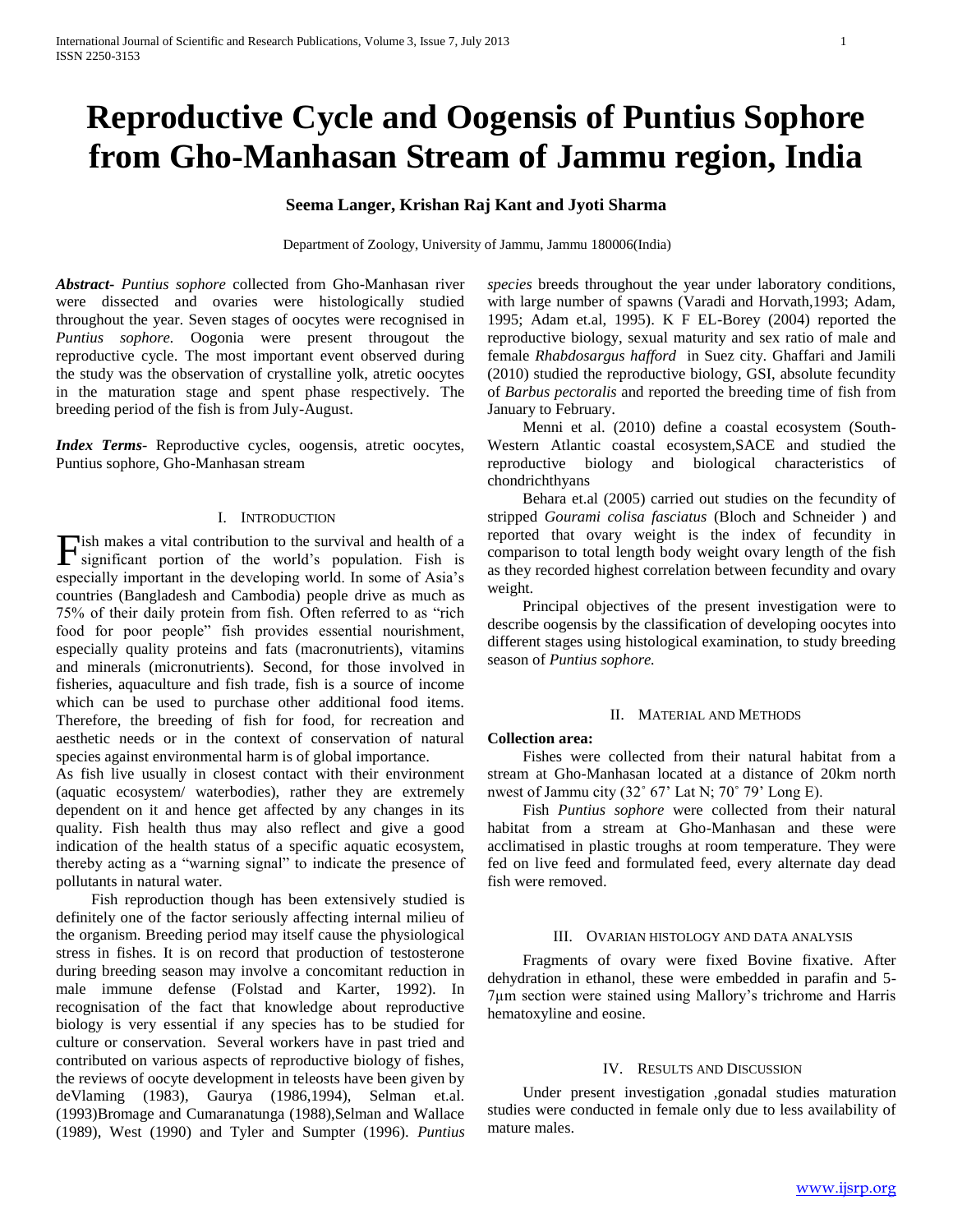In this study it was investigated that young females attain maturity while they were in their first year of life. The smallest mature female was 4.1cm (TL) and 4.31gm ( BW) .50% of fish mature at the average length of 5.5cm and weight of 4.5 gms. Histology of Gonads: Based on hitological examination seven developmental stages were found in the fish. Oocyte diameter and percental occurence of the oocyte stages was observed as given in the Table I & II.

**Oocyte stage I :** Oogonia and perinucleolus stage were observed in the ovigerous folds oriented towards the centre of the ovary. They were spherical in form with transparent cytoplasm. The nucleolus is central or ascentric in position. This stage is also nknown as chromatin nuclear stage. The diameter of oogonia is 0.26µm in december which increases to 0.36µm in July-August. The percental occurence of stage I oocytes were 10.04± 1.43 to 15.13±4.33 in June –August and maximum percental occurence was observed in December 69.49±2.57 and January 56.47±2.57. Various authors reported the similar results of stage I, like Yamamoto and Yamazaki (1961), Malhotra (1978), Gupta (1980), Singh (2009), Hina (2010) and Vohra(2011).

**Oocyte stage II :** The stage II oocytes are chaacterised by an increase in size i,e. 0.38± 0.034 to 0.96± 0.06 in August and Feberuary respectively. The oocyte diameter is minimum in August and show an increase in December. The nucleus of the oocyte increases in size and the number of nucloli increased and occupy the peripheral position inside the nuclear memberane. With the advancement of this stage the ooplasm increases and become much greater in volume than the nucleus. The percental occurence of stage II oocyte were  $6.07 \pm 5.27$  to  $8.30 \pm 1.02$  in August- September with minimum percentage of 2.29± 3.97 in May and with heighest percental occurence  $31.2 \pm 6.89$  to  $33.8 \pm 1.2$ 0.86 in october and november. Work of various authors resembels with the present results of stages II oocytes like Yamamoto and Yamazaki (1961), Malhotra *et .al.* (1978), Gupta (1980), Agarwal (1982), Singh (2009), Hina (2010) and Vohra(2011).

**Oocyte stage III : The** oocytes of this stage are recognised by the appearence of minute vacoules, the yolk vesicles in the peripheral part of the ooplasam.A few of the nucleoli were seen piercing through undulating memberane to enter the ooplasam. Appearence of vitelline memberane central to follicular epithelium and theca externa to follicular epithelium has been noticed in this stage. Oocyte diameter ranges from 0.9±0.062 to 1.04± 0.034 in November and June respectively. The maximum percentage of these oocytes was observed in June 33.06± 4.03 and minimum in July-August  $( )1.58 \pm 2.74$  to  $6.07 \pm 5.27$ . Phenomenon of nuclear extrusion has been previously reported by Jyoti (1972), Gupta (1980), Ali (2003), Singh (2009), Hina (2010) and Vohra (2011).

**Oocyte stage IV :** The ooplasam of this stage oocyte are filled by yolk vesicles and increase in number. The oocyte grow in size and the size ranged from  $0.36\pm0.62$  to  $1.24\pm 0.015$ µm. Percental occurence of stage IV oocyte ranges from 1.38± 2.4 to  $36.33±1.6$  with maximum in the minth of May. The stage IV oocytes in present study resembles that of Hina (2010) who noted appearence of yolk vesicles in peripheral part of ooplasam and their presence in entire ooplasam.

**Oocyte stage V :** During this stage all the three egg memberane viz, theca, follicular epithelium and vitelline memberane were developed and clear and comparatively thicker than the cell oocytes of previous stage. The oocytes attain a size of  $1.369\pm0.62$  to  $2.46\pm0.06$  µm during this stage. Similar stages has been reported by Hina (2010) while studying on different fishes.Maximum percentage of stage V oocytes 50.46±12.46 was during July and no stage v oocyte has been observed in the month of Oct- Jan.

**Oocyte stage VI :** The oocytes of this stage begins to appear granular as small yolk vesicles has become full in the cytoplasm in last stage. Yolk vesicles are present near the periphery of oocytes and accumulate in high number. The yolk granules then proceed centripetally to the entire cytoplasm and become impregnated with them. The three egg memberane viz, theca, follicular epithelium and vitelline memberane become more thicker in this stage. The oocytes measured to be  $1.2\pm0.06\mu$ m to  $2.37\pm0.13\mu$ m during this stage, Maximum oocytes were observed in the month of July and least in Oct-Jan. Hina (2010), Vohra (2011) also observed the appearence of yolk granules in the peripheral part of ooplasam and their centripitally movement towards centre during this stage.

**Oocyte stage VII :** The oocytes further increases in size, the average diameter ranges from  $1.02\pm0.06\mu$ m to  $2.46\pm0.06\mu$ m with maximum number in of stage VII in July-August (50-65%) and least in the month of Oct-Feb. The nucleus has been observed towards the periphery of the oocytes, so this stage is also known as migratory nucleus stage. Similar observations has been reported by Hina (2010) while studying on different fishes. Based on the present investigation it can be interpreted that the ovarian activity of *Puntius sophore* follows a cyclic pattern and that can be divided broadly into six phases viz. Immature /virgin phase(September-October), early maturing phase (November-January), developing phase( Feb-=March), developed phase (June-July) and spent/resting phase (August).

#### V. CONCLUSION

 Thus, the present study has demonstrated the reproductive cycle of *Puntius sophore* during the different seasons of the year. Seven oocyte stages observed during the present investigation has been divided into six reproductive phases during the year with a peek of breeding period during the monsoon (July-August).

#### ACKNOWLEDGEMENT

 The authors express their sincere gratitude to the Department of Zoology,University of Jammu, Jammu for the facilities provided to carry out the research work.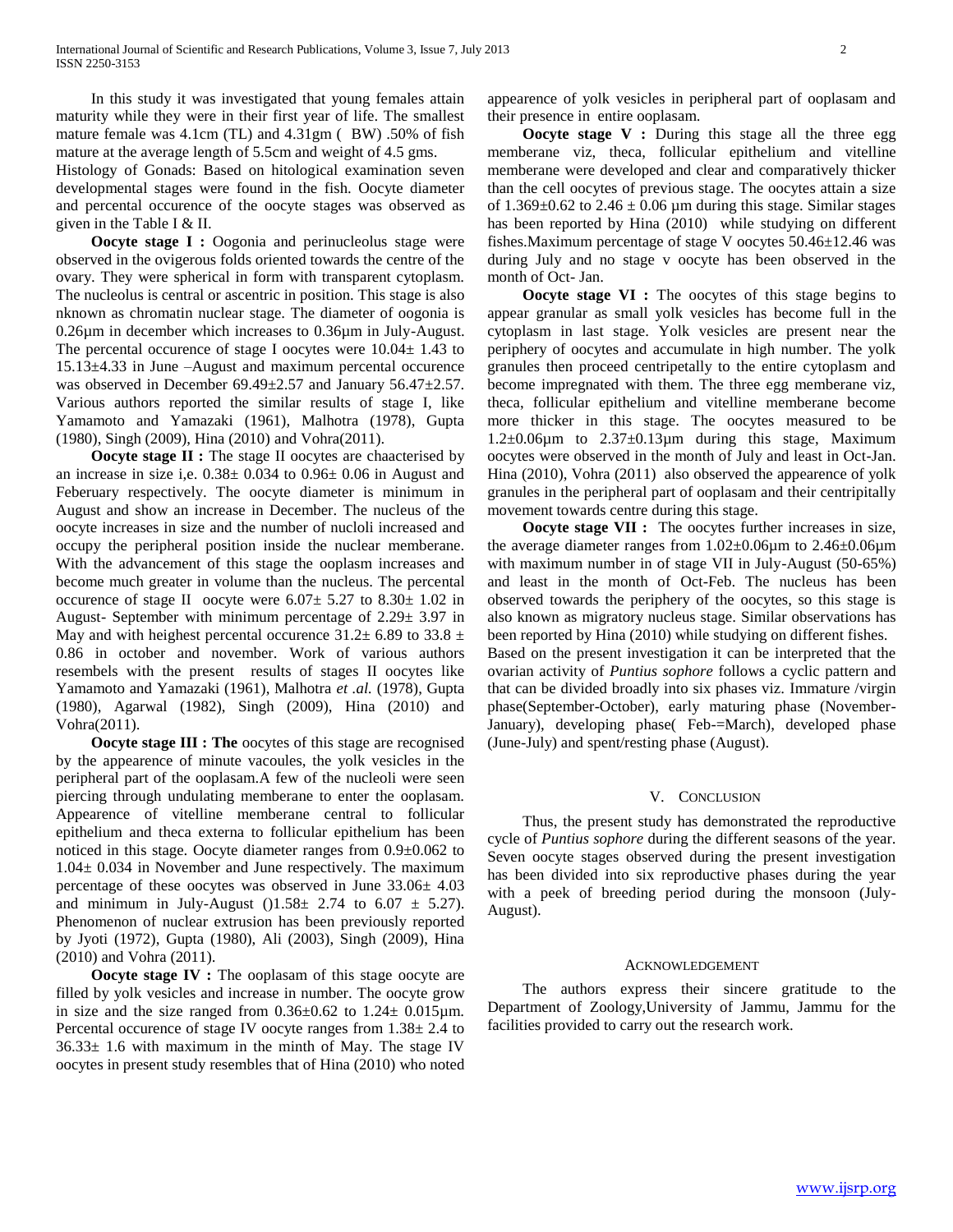|               | <b>OOCYTE STAGES</b> |                  |                   |                  |                   |  |  |  |
|---------------|----------------------|------------------|-------------------|------------------|-------------------|--|--|--|
| <b>Months</b> | Ш                    | IV               | V                 | VI               | <b>VII</b>        |  |  |  |
| <b>SEP</b>    | $27.59 \pm 2.67$     | $8.30 \pm 1.02$  | $16.9 \pm 10.29$  | $17.83 \pm 0.41$ | $29.5 \pm 7.68$   |  |  |  |
| OCT           | $43.79 \pm 3.20$     | $31.2 \pm 6.89$  | $21.81 \pm 11.69$ | $3.16 \pm 5.47$  | $0\pm 0$          |  |  |  |
| <b>NOV</b>    | $46.75 \pm 0.89$     | $33.8 \pm 0.86$  | $19.14 \pm 2.53$  | $1.38 \pm 2.40$  | $0\pm 0$          |  |  |  |
| <b>DEC</b>    | $69.49 \pm 10.33$    | $23.23 \pm 8.19$ | $7.26 \pm 2.17$   | $0\pm 0$         | $0\pm 0$          |  |  |  |
| <b>JAN</b>    | $56.47 \pm 2.57$     | $26.46 \pm 3.74$ | $12.17 \pm 3.65$  | $5.28 \pm 2.36$  | $0\pm 0$          |  |  |  |
| <b>FEB</b>    | $42.91 \pm 0.82$     | $22.13 \pm 2.49$ | 15.94±0.65        | $12.2 \pm 1.57$  | $6.75 \pm 1.09$   |  |  |  |
| <b>MAR</b>    | $28.76 \pm 3.10$     | $23.58 \pm 5.16$ | $21.23 \pm 4.77$  | $14.83{\pm}4.10$ | $11.54 \pm 3.41$  |  |  |  |
| <b>APR</b>    | $30.53 \pm 2.45$     | $24.18 \pm 6.48$ | $16.56 \pm 5.10$  | $13.93 \pm 2.96$ | $14.76 \pm 3.92$  |  |  |  |
| <b>MAY</b>    | $24.10 \pm 1.89$     | $2.29 \pm 3.97$  | $22.43 \pm 3.00$  | $36.33 \pm 1.60$ | $16.23 \pm 1.26$  |  |  |  |
| <b>JUN</b>    | $10.04 \pm 1.49$     | $7.22 \pm 7.14$  | $33.06 \pm 4.03$  | $24.06 \pm 6.25$ | $25.30 \pm 0.53$  |  |  |  |
| <b>JULY</b>   | $15.13\pm4.33$       | $8.77 \pm 10.95$ | $1.58 \pm 2.74$   | $24.56 \pm 8.04$ | $50.45 \pm 12.67$ |  |  |  |
| <b>AUG</b>    | $22.56 \pm 1.09$     | $6.07 \pm 5.27$  | $6.07 \pm 5.27$   | $23.33 \pm 8.01$ | $40.90 \pm 1.86$  |  |  |  |

## **Table 1. Percental occurence of oocyte stages in P.sophore durin the year.**

**Table 2. Oocyte diameter in P.sophore during the year.**

| Stages      | Ш                     | IV                  | V                | VI               | VII                |  |  |  |
|-------------|-----------------------|---------------------|------------------|------------------|--------------------|--|--|--|
| Months      | Oocyte diameter in µm |                     |                  |                  |                    |  |  |  |
| <b>SEP</b>  | $0.3 \pm 0.06$        | $0.58 \pm 0.034641$ | $0.96 \pm 0.06$  | $1.02 \pm 0.06$  | $1.2 \pm 0.06$     |  |  |  |
| <b>OCT</b>  | $0.32 \pm 0.034$      | $0.62 \pm 0.034$    | $0.98 \pm 0.09$  | $0.38 + 0.65$    | $0\pm 0$           |  |  |  |
| <b>NOV</b>  | $0.34 \pm 0.06$       | $0.68 \pm 0.034$    | $0.9 \pm 0.06$   | $0.36 \pm 0.62$  | $0\pm 0$           |  |  |  |
| <b>DEC</b>  | $0.26 \pm 0.034$      | $0.62 \pm 0.034$    | $1.02 \pm 0.06$  | $0\pm 0$         | $0\pm 0$           |  |  |  |
| JAN         | $0.3 \pm 0.034$       | $0.58 \pm 0.09$     | $1 \pm 0.09$     | $1 \pm 0.09$     | $0\pm 0$           |  |  |  |
| <b>FEB</b>  | $0.34 \pm 0.034$      | $0.96 \pm 0.06$     | $1 \pm 0.034$    | $1.02 \pm 0.15$  | $1.3 \pm 0.18$     |  |  |  |
| <b>MAR</b>  | $0.28 \pm 0.034$      | $0.62{\pm}0.03$     | $0.96 \pm 0.06$  | $1.04 \pm 0.034$ | $1.36 \pm 0.09$    |  |  |  |
| <b>APR</b>  | $0.32 \pm 0.034$      | $0.66 \pm 0.06$     | $0.92 \pm 0.06$  | $1 \pm 0.06$     | $1.38 \pm 0.06$    |  |  |  |
| <b>MAY</b>  | $0.34 \pm 0.06$       | $0.66 \pm 0.06$     | $1 \pm 0.09$     | $1.1 \pm 0.034$  | $1.4 \pm 0.12$     |  |  |  |
| <b>JUN</b>  | $0.32{\pm}0.09$       | $0.56 \pm 0.09$     | $1.04 \pm 0.034$ | $1.14 \pm 0.03$  | $2.37333 \pm 0.13$ |  |  |  |
| <b>JULY</b> | $0.36 \pm 0.06$       | $0.42{\pm}0.036$    | $0.36 \pm 0.062$ | $1.24 \pm 0.015$ | $2.46 \pm 0.06$    |  |  |  |
| <b>AUG</b>  | $0.34 \pm 0.09$       | $0.38 \pm 0.034$    | $1.02 \pm 0.06$  | $1.22 \pm 0.06$  | $2.4 \pm 0.06$     |  |  |  |

M+SD = Mean + Standard deviation